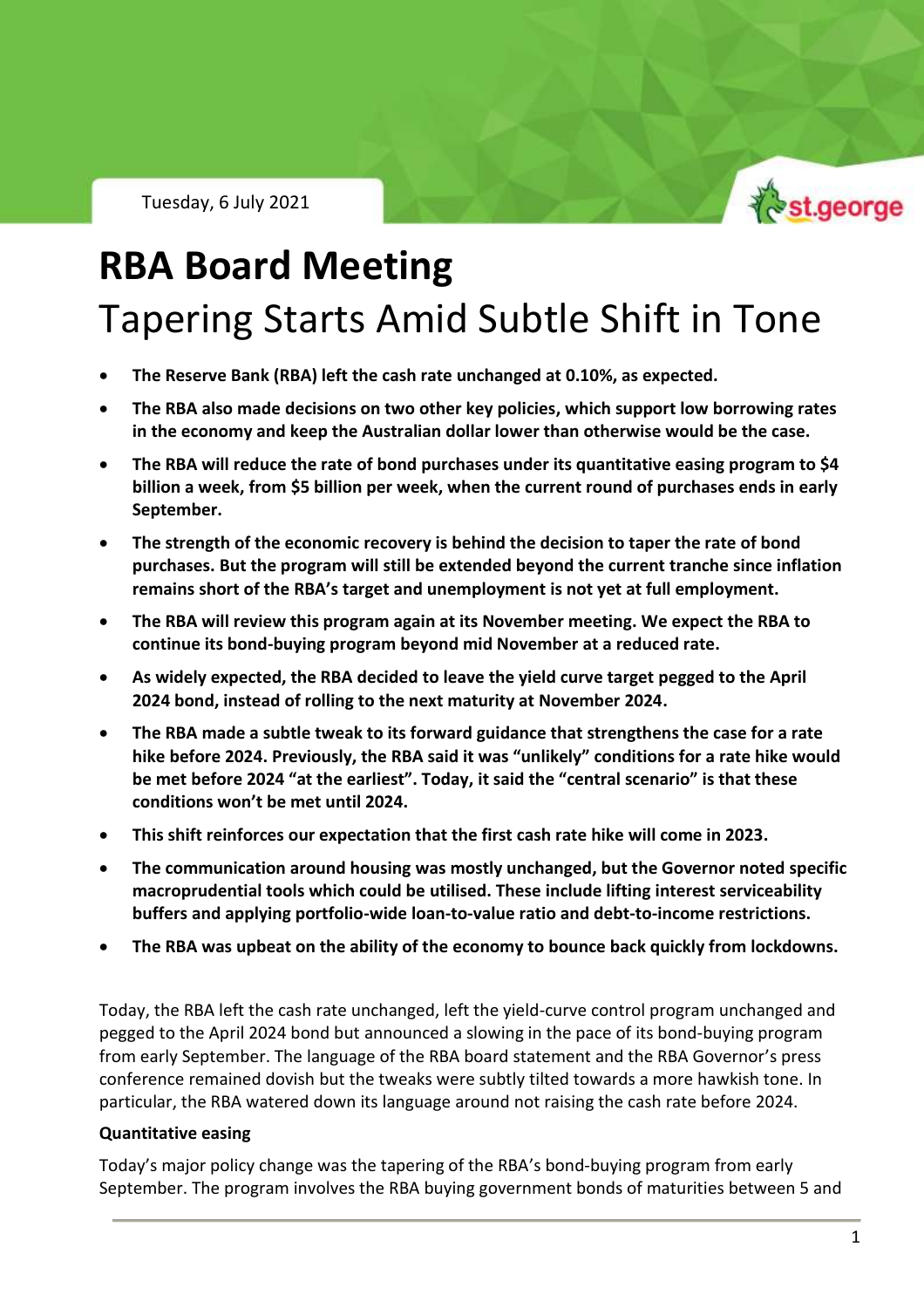10 years. It is currently in its second phase, which is due to end in early September, purchasing \$5 billion per week over six months, totalling \$100 billion. It is one of the unconventional policies used by the RBA to keep lending rates low in the economy. It is also helping to keep the Australian dollar lower than otherwise would be the case.

From early September, it will buy bonds at the rate of \$4 billion a week until at least mid November. The tapering is in response to the strong economic recovery and improved outlook.

The tapering is not a withdrawal of support because it is the stock of bonds purchased that matters rather than the flow. By mid November, the RBA's cumulative purchases under the bond purchase program will have risen to \$237 billion. The adjustment in the rate of weekly purchases does not change this.

At its November 2 meeting, we expect the RBA to decide to continue its bond-buying program, but at a further reduced rate. We are anticipating the bond-buying program to run until the middle of 2022 because the RBA will still be short of achieving its targets.

### **Yield curve control**

Another other unconventional policy the RBA has implemented is yield-curve control (YCC). YCC involves the RBA buying and selling bonds to keep the 3-year government bond yield at around 0.10%. It is currently tied to the April 2024 bond.

The RBA today announced today it is leaving YCC pegged to this bond maturity. It chose not to extend to the next maturity at November 2024.

This decision matched our expectations, as an extension to November 2024 would suggest that the RBA would not start raising the cash rate until 2025 at the earliest, which is inconsistent with the robust economic conditions in the economy. Retaining April 2024 means that, as time passes, the maturity of the yield target will naturally decline.

In the Q&A the Governor provided clarity on what would happen to YCC if the first cash rate hike is before 2024. He reiterated that YCC is designed to reinforce expectations for the path of cash rate. This implies if the cash rate increases before 2024, the RBA will abandon the yield curve target before its current expiration in April 2024.

## **Cash rate**

The RBA left the cash rate unchanged at 0.10%, as widely anticipated. The RBA made subtle tweaks to its forward guidance that strengthens the case for a rate hike before 2024. The final paragraph of the statement reiterated that the cash rate would not increase until actual inflation is sustainably within the 2-3% target range. But today the RBA also said the "central scenario" is that this condition would not be met before 2024. The June statement said it was "unlikely" until 2024 "at the earliest". By dropping references to "unlikely" and "at the earliest" and tying it to a central scenario, the RBA has weakened its commitment to the 2024 timeframe. The Governor reinforced this underlying message in his press conference by saying "the condition for an increase in the cash rate depends upon the data, not the date".

The change in forward guidance reflects the RBA laying the groundwork for a cash rate hike sooner than 2024. We continue to expect the RBA to start a rate hike cycle in early 2023. However, we cannot entirely rule out the RBA starting in late 2022; much will depend on how economic data evolves, especially labour market data.

A key focus for the RBA remains the labour market. The language around the health of the labour market in today's statement was strengthened. The RBA acknowledged that "more firms are reporting shortages of labour, particularly in areas affected by the closure of Australia's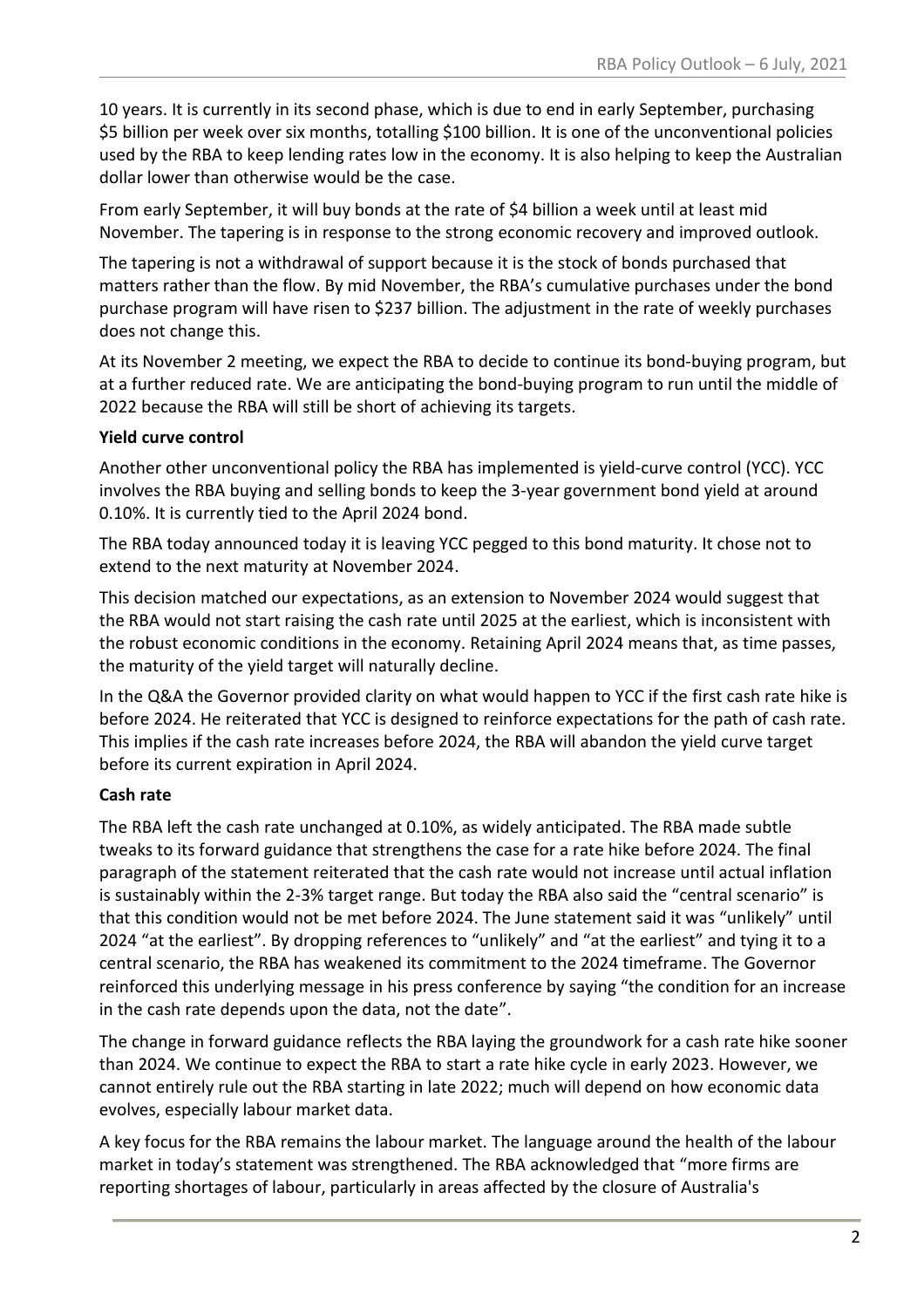international borders." But the statement also stressed that inflation and wage "outcomes" remain subdued. This is a slight nuance from its June statement where it noted that wage "pressures" were subdued. This shift is likely a nod to the loud reports of labour shortages we are hearing from across the economy, which have, so far, failed to meaningfully materialise in the wages data.

The RBA again emphasised that "while a pick-up in inflation and wages growth is expected, it is likely to be only gradual and modest." Although, perhaps reflecting the stronger-than-expected outcomes over recent months, the Bank lifted its forecast for June quarter headline inflation to 3.5%, up from 3.25% in the May Statement on Monetary Policy. However, the RBA continued to state that the uptick would be transitory, and the forecasts for trimmed mean inflation were left unchanged at 1.5% in 2021 and 2.0% in mid 2023.

#### **Conditions for a cash rate hike**

The Governor provided more clarity on the conditions needed to lift the cash rate in the press conference.

Firstly, the Governor noted that to consider inflation "sustainably" in the target band, they would need to see inflation above 2% for a number of quarters. According to our inflation forecasts, this is still consistent with a cash rate hike in early 2023.

Second, the Governor explained the RBA's thinking on wages growth. He emphasised the RBA does not "have a target for wages growth" and the condition for a lift in the cash rate relates to inflation, not wages. However, Lowe still said for inflation to be sustainably in the 2-3% range, it is likely that wages growth will need to exceed 3%.

Third, the Governor said there is uncertainty around the rate of full employment but said unemployment rate would likely need to be "in the low 4s for some time". Previously the RBA had stated it considered full employment to be around the "high 3s to low 4s". This means, we will hit the RBA's definition of full employment slightly sooner than previously anticipated, further reinforcing our view that the first cash rate hike will take place in 2023.

#### **Housing**

The communication around housing was mostly unchanged. The RBA reiterated that it will continue to monitor trends in borrowing, particularly lending standards.

In the press conference, the Governor provided further guidance on the conditions that need to exist before intervention in the property market was warranted and the types of macroprudential tools that the Council of Financial Regulators may consider. Lowe noted that the Council will consider lending standards and the sustainability of trends in household credit growth. It would become concerned if housing credit and household debt were to grow at significantly higher rates than household income. Potential macroprudential tools which could be used by regulators include increasing interest serviceability buffers and applying portfolio-wide loan-to-value ratio and debt-to-income restrictions.

#### **Impact of lockdowns**

On the current lockdowns across much of the country, the RBA noted that "recent outbreaks of the virus and lockdowns will affect the strength of the recovery in the near term. But Australia's experience has been that once an outbreak is contained and restrictions are eased, the economy bounces back quickly." This is consistent with our view on the NSW lockdown. We expect the lockdown to knock at least 0.2 percentage points off GDP growth in the September quarter, although this figure could be larger if the lockdown is dragged out. The longer the lockdown, the greater the impact on consumer and business confidence, and the economy.